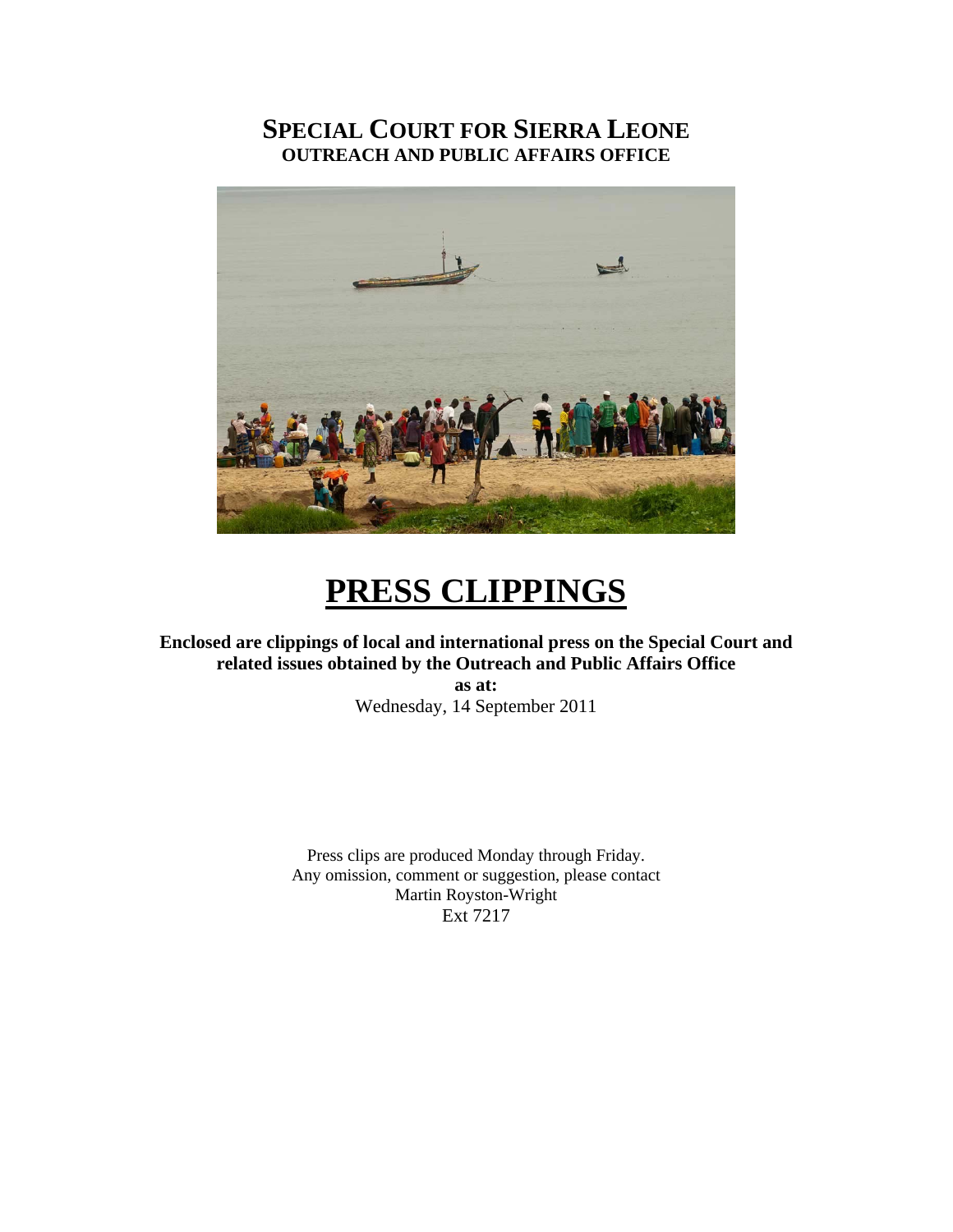| <b>Local News</b>                                                                      |           |
|----------------------------------------------------------------------------------------|-----------|
| Human Rights Forum Wants Bo Violations to Be Violations to be Addressed / Premier News | Page 3    |
| Bar Association Calls Inquiry Into Political Violence / Awoko                          | Page 4    |
| <b>International News</b>                                                              |           |
| Seventeen Candidates to Run For Election as ICC Judges / Hirondelle News Agency        | Pages 5-6 |
| Cassese Trying to Reach Accused With Call to Take Part in Trials / The Daily Star      | Pages 7-8 |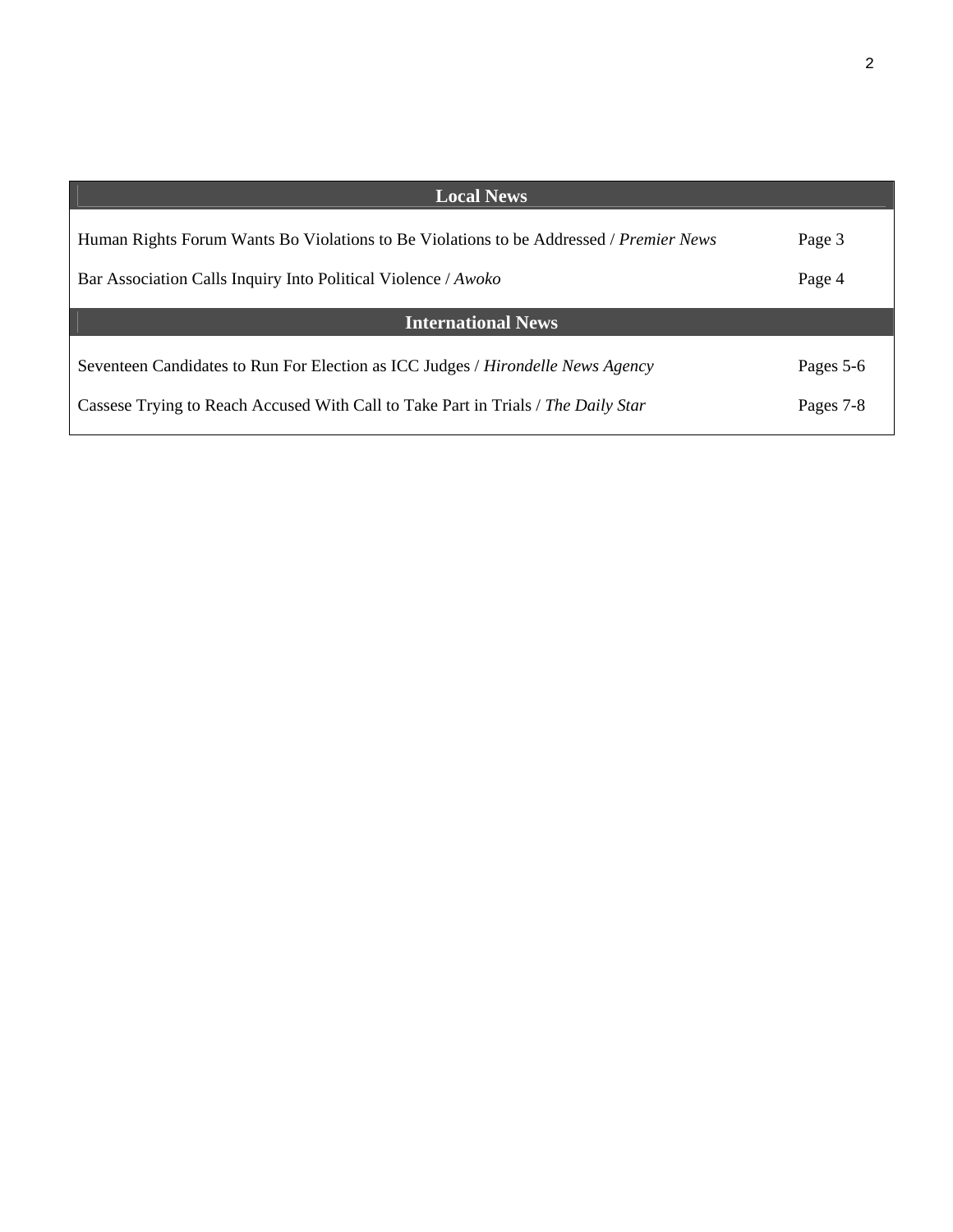# **IIuman Rights Forum Wants Bo Violations To Be Addressed**

The worrying situation of political violence in the country has now made human rights organizations to call for action s that those found wanting  $\mathbf{L}$  will be brought to book.

#### **By Alpha Bedoh Kamara**

The coalition of over 70 human rights organizations, the Western Area Human Rights Committee made this call, citing various abuses against innocent people in Bo.

The committee also called for political parties to stop thugs from using political party offices to idle around.

A member of the committee, Abdul Tarawallie who was in Bo during the incident said the violence that erupted in the township was a carried out by few individuals.

"I do not believe the APC or SLPP mandated the action," he said, arguing that Maada Bio was somehow shocked at the violence.

He said for the purpose of sustaining the peace process, especially peaceful political atmosphere, young unemployed people should be barred from using political party offices as points for orchestrating their operations.

He said by this action many youths prone to violence will see reason to find better vocations and be responsible citizens.

"There are people who are always looking for ways to cause violence," he said, adding that most of them will see political gatherings as opportunities.

The Chairman of the Committee, James Mathew, said the issue must be investigated by the stakeholders and a solution found to the problem.

"Our concern is the abuse and violence against the people, and we are calling for the perpetrators to be brought to book," he said.

Mr. Mathew said the two political parties, APC and SLPP should do their best to address the issue of youth participation in their activities rather than wait until they put their parties into disrepute.

"Sierra Leoneans want peace and stability. We are looking forward to the various political parties to push the process of development and not disintegrate it again," he said.

The violence in Bo after to the wounding of the flagbearer of the minority opposition party (SLPP), Julius Maasa Bio, also resulted in the burning of three houses, among them the APC office and the wounding of several people.

The incident also led to the UN sending a delegation to the city to monitor the process and ensure stability.

However, while most of the victims of the violence are taking treatment in Bo, the SLPP flagbearer is reported to have left for medical treatment abroad.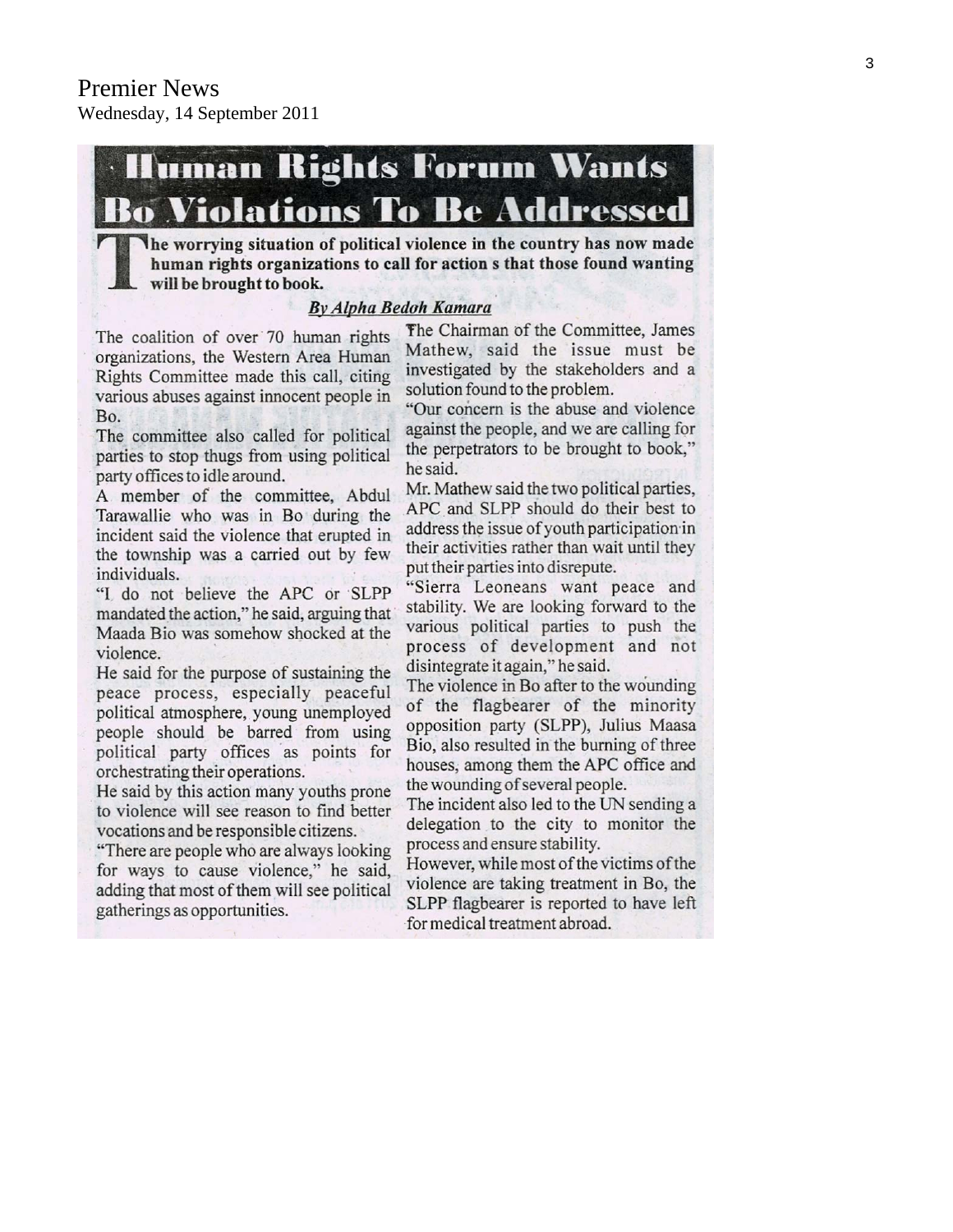# **Bar Association calls for inguiry into Political violence**

#### **By David Krueger**

n a press release issued on Tuesday, the Sierra Leone Bar Association (SLBA) condemned the recent violence in Kono and Bo and called for a "speedy investigation" into the incidents.

SLBA notes that there has been injury, loss of life and damage of individuals' property and implores the citizens of Sierra Leone to cease these violent activities.

"The SLBA condemns these violent and ugly events and urges very strongly that the people of Sierra Leone continue to be mindful of the effects of our recent violent past and have no intention to return to those dark and violent days," said the press release, signed by the Public Relations Officer, Solomon A.J. Jamiru.

The organization advocates for the Sierra Leone Police to continue its "pivotal role" of keeping the country safe, especially during times of heightened protest.

It also requests that the government looks into the matter to make sure that it is doing all that it can to keep its citizens safe.

Said the press release: "The SLBA recognizes that the security of the lives and property of the people of Sierra Leone is ultimately the responsibility of the Government of Sierra Leone; the SLBA urges government, therefore, to ensure that this security is no longer compromised."

The SLBA offers to assist in the investigations, and

do whatever it can to advise and monitor the cases until their conclusion.

Along with themselves, they hope the media will avoid "fiery exchanges" and a "sometimes inflammatory nature of stories" that can lead to increased tension and aggression by the general public.

The group celebrates the rights of those living in Sierra Leone, and begs them to demonstrate peacefully at political events.

It praises Sierra Leoneans' right to freedom of speech and political freedom which it calls "basic human rights."

However, it goes on to say that these rights are "often undermined by inciting rhetoric from senior political figures."

As a result, the SLBA also appeals to political officials to choose their words carefully, so as not to incite violence and anger among those in attendance, which appears to be mostly youths and young people according to the press release.

The press release seeks to unify the community, as well as state SLBA's intentions to monitor the events while hoping Sierra Leone doesn't continue to turn to violence and anger at political protests.

"The SLBA commits itself anew to closely monitor state organs in general and all major stakeholders whose sincerity and effectiveness determines the well-being and safety of the lives and property of the people of Sierra Leone," the release said in closing.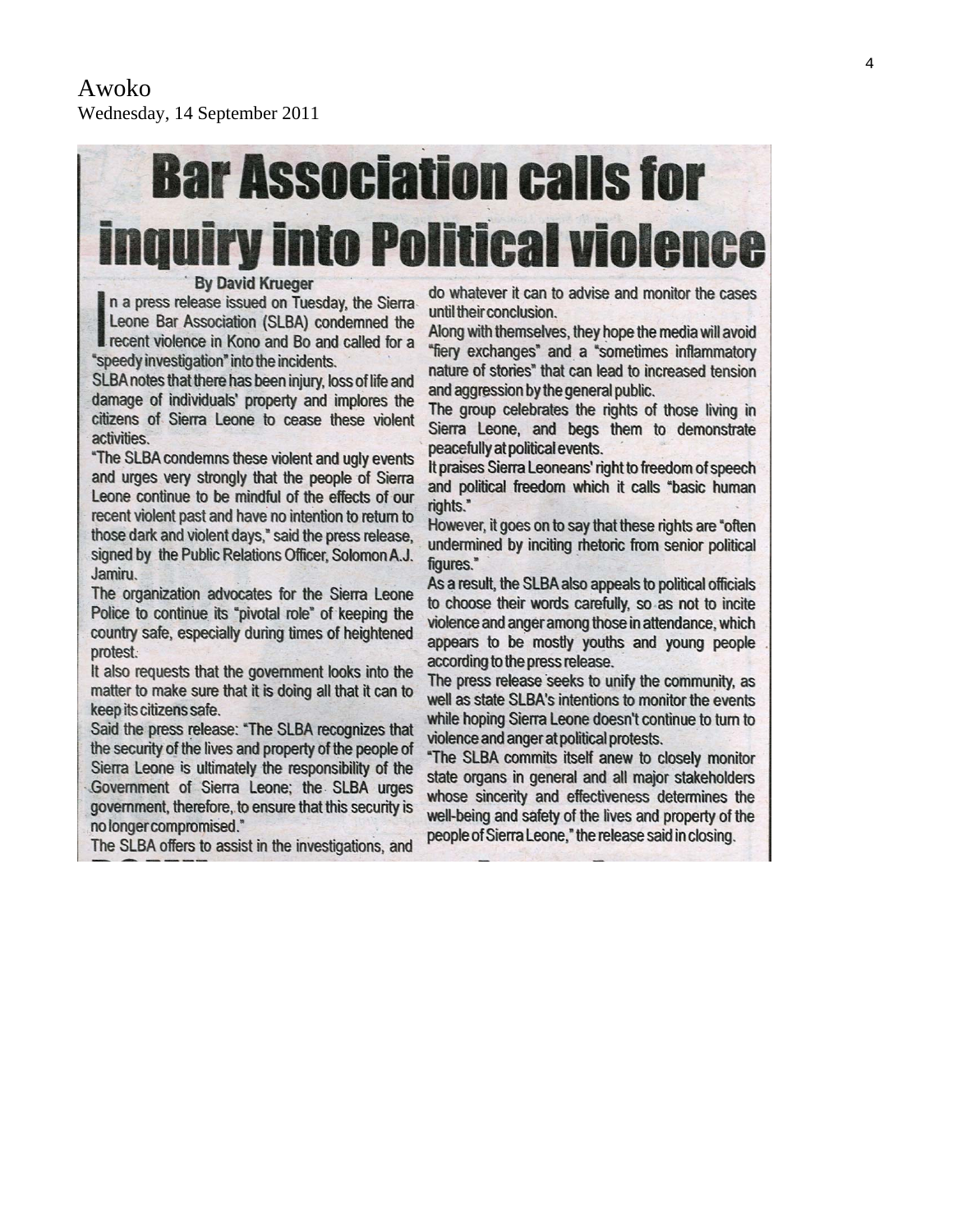# Hirondelle News Agency

Monday, 12 September 2011

#### **Seventeen candidates to run for election as ICC Judges**

With the application deadline of September 2 now passed, seventeen candidates have applied for election as judges of the International Criminal Court (ICC). The General Assembly of States Parties will elect six of them when it convenes in New York from December 12 to 21, 2011.

Of the 17, there are 8 African candidates, 4 from Europe, 3 from South America/Caribbean and 2 from Asia (Cyprus is in the Asian group of States at the ICC). The candidate from the Philippines is also the only woman.

The 17 candidates, starting with their country of origin, are as follows:

Tunisia: Professor Ajmi Bel Haj Amouda is a defence lawyer before Tunis' final court of Appeal.

Sierra Leone: John Bankole Thomson was a judge at the Special Court for Sierra Leone (SCSL) from 2003 to 2009 before becoming a Professor at Eastern Kentucky University (USA).

Burkina Faso: Gustave Gberdao Kam, now a technical advisor in his country's Ministry of Justice, has worked as an ad litem judge at the ICTR.

Nigeria: Chile Eboe-Osuji (also a Canadian citizen) is currently legal advisor to the UN High Commissioner for Human Rights. A member of the SCSL Prosecutor's office in 2007 and 2008, he also worked at the ICTR from 1997 to 2005.

Democratic Republic of Congo: After four years spent at the ICTR, Congolese Antoine Mindua has been a judge at the ICTY since 2006.

Mauritius: Vinod Boolell was formerly a judge in Cambodia and Kosovo, and is currently serving a seven-year term with the UN Dispute Tribunal located in Nairobi.

Central African Republic: Modeste-Martineau Bria has been working as a prosecutor in his home country since 1995.

Niger: Mounkalla Hamani Nouhou, specialized in public spending and corruption cases, is currently Presiding Judge of the first Chamber of Niamey's Cour des comptes (National Audit office).

Cyprus: Judge George Serghides is currently President of the Family Court of Nicosia.

Czech Republic: Robert Fremr was a judge at the Czech Supreme Court and is currently serving as an ad litem judge at the ICTR.

Poland: Wladislav Czaplinski is a Professor of Law at Warsaw University.

France: Bruno Cathala was the first Registrar of the International Criminal Court from 2003 to 2008. He now heads a tribunal in Evry (France).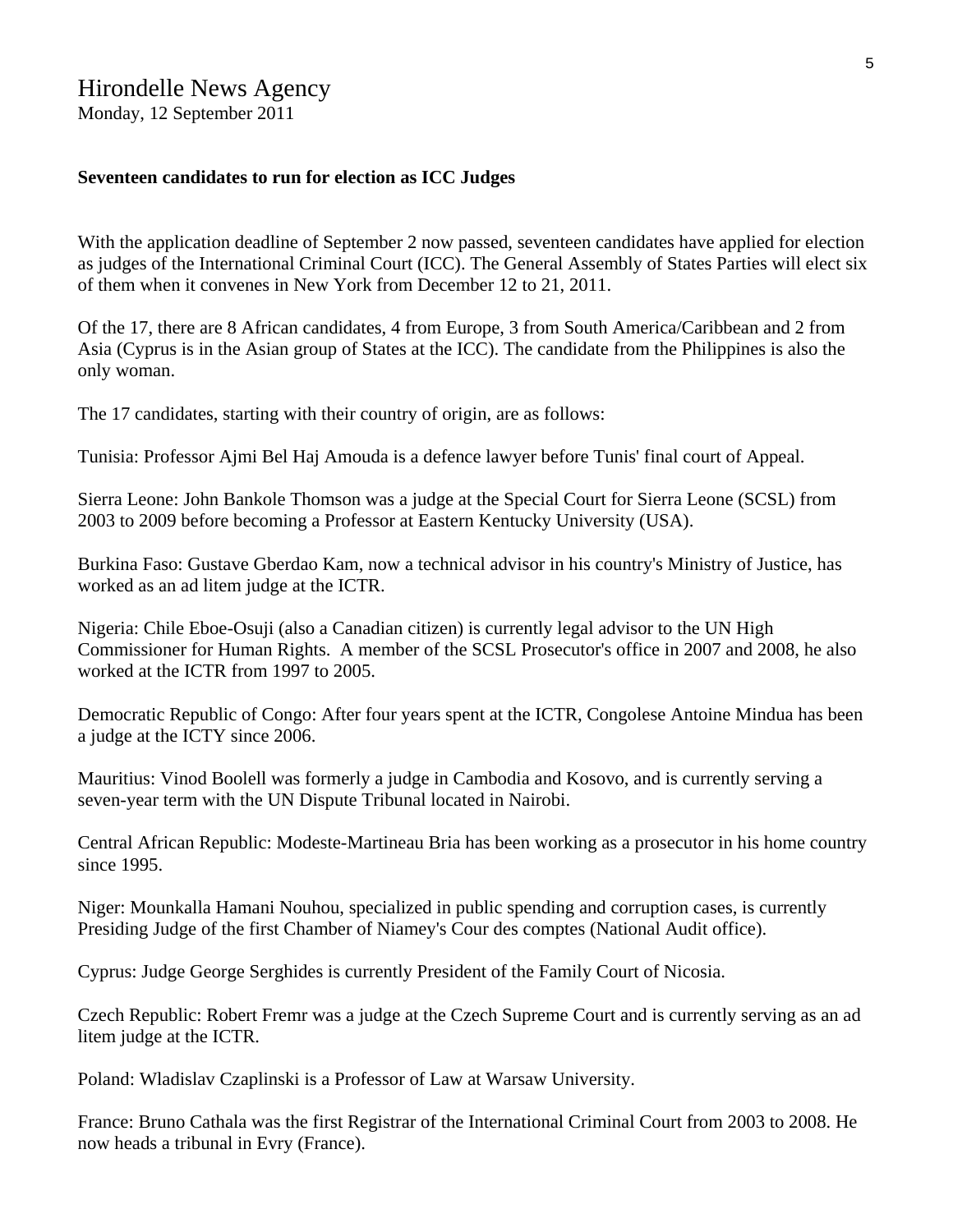UK: Howard Morrison is one of the judges in Radovan Karadzic's trial before the ICTY. He also has previous experience with the Special Tribunal for Lebanon and the ICTR.

Trinidad and Tobago: Anthony Thomas Acquinas Carmona is a judge at the Supreme Court. He previously worked with the Office of the Prosecutor at the ICTY and ICTR from 2001 to 2004. Colombia: Eduardo Munoz Cifuentes is currently an associate professor at the Andes University.

Mexico: Javier Laynez Potisek is currently a lawyer at the Ministry of Finance.

Philippines: Miriam Defensor-Santiagois currently a Senator in her home country.

#### SM/ER/GF

© Hirondelle News Agency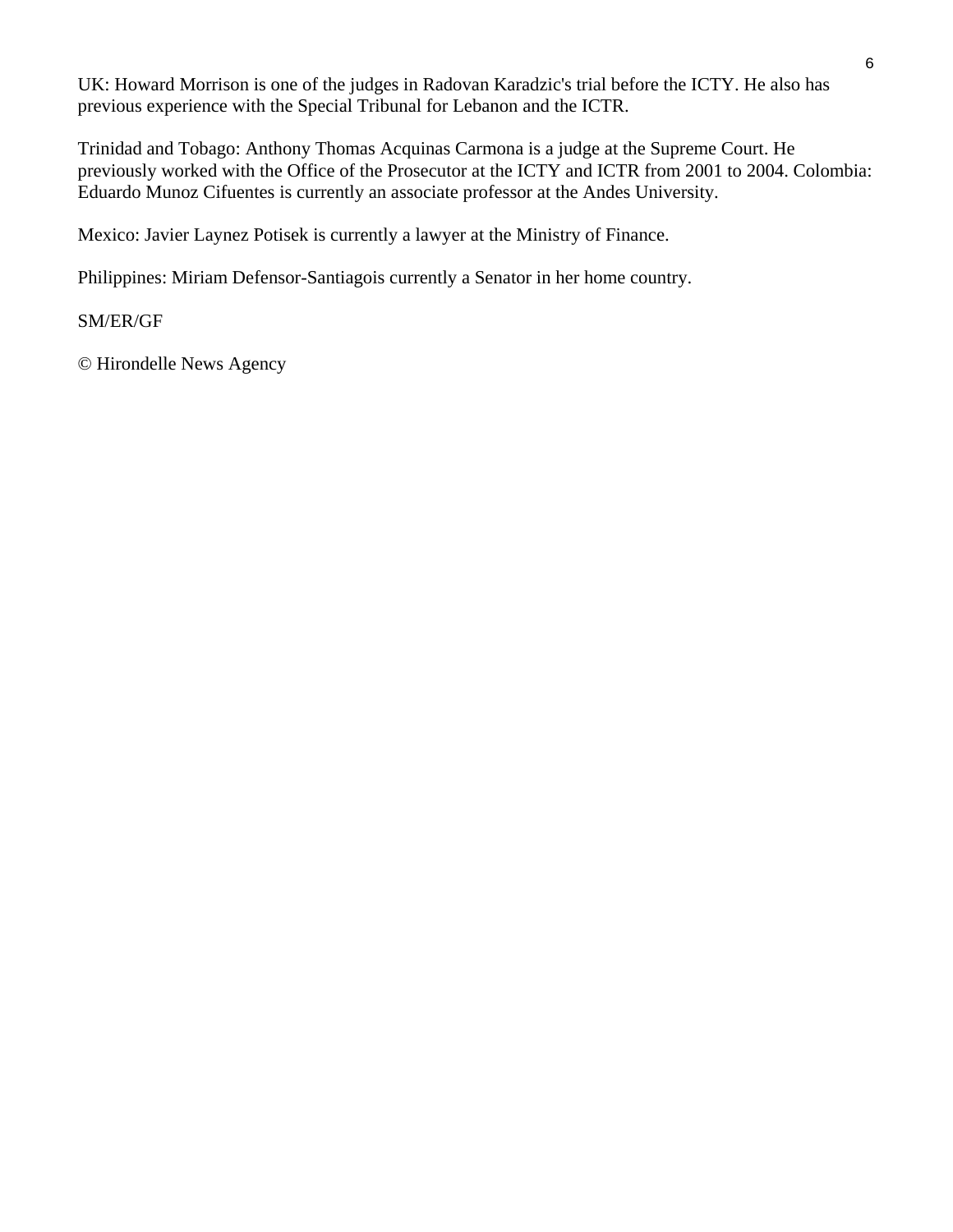### **STL: Cassese trying to reach accused with call to take part in trials**

By Patrick Galey

BEIRUT: President of the Special Tribunal for Lebanon Antonio Cassese's call for the four men suspected of involvement in the 2005 assassination of statesman Rafik Hariri to take part in trials was part of efforts to reach the accused, the court's spokesman told The Daily Star.

Cassese, who previously urged the accused to come forward and defend themselves, repeated Monday night his call for the four suspects to take part in trials.

"Judge Antonio Cassese reminds the accused of their right to participate in the proceedings. By participating, the accused can fully defend themselves against the charges and evidence presented against them," the STL said in an audio announcement on its website.

Meanwhile, victims of the 2005 bomb attack will have until the end of October to register for participation in trials, a senior judge in the U.N.-backed court probing the crime said Tuesday.

STL's Pre-Trial Judge Daniel Fransen ruled that, "barring exceptional circumstances," those injured or who lost loved ones in the attack had until Oct. 31 to indicate their interest to get involved with court proceedings.

"This deadline for filing the participation requests is aimed in particular at allowing those persons who have been granted the status of a victim [to participate] in the proceedings, [in order] to make known 'their views and concerns' from the start of the pre-trial stage of the case," a court statement said.

The STL is the first international criminal court that allows victims to participate in trials.

Court Prosecutor Daniel Bellemare issued his first indictment against four Hezbollah members in June. Although Lebanon is obliged to assist the STL – including providing more than \$32 million of funding in 2011 – Lebanese security forces have been unable to apprehend any of the suspects, who are also the subject of international arrest warrants. Hezbollah, which has called for a boycott of the court, has vowed that security services will not get their hands on its members.

"The Lebanese people – and especially the victims of this attack – deserve to know the truth about what happened on Feb 14, 2005," the public announcement added.

The court stressed that the trial proceeding would be conducted to the highest international standards and that the "tribunal's judge will never convict an accused unless guilt is established beyond reasonable doubt.

Cassese himself has come under fire from Hezbollah Secretary General Sayyed Hassan Nasrallah, who accused the Italian judge of favoring Israel – much to the private chagrin of court staff.

Monday's message by Cassese followed the passing of deadlines of 30 days for Lebanese security forces to arrest the men. Cassese subsequently issued a 30-day public advertisement, calling for the suspects to turn themselves in.